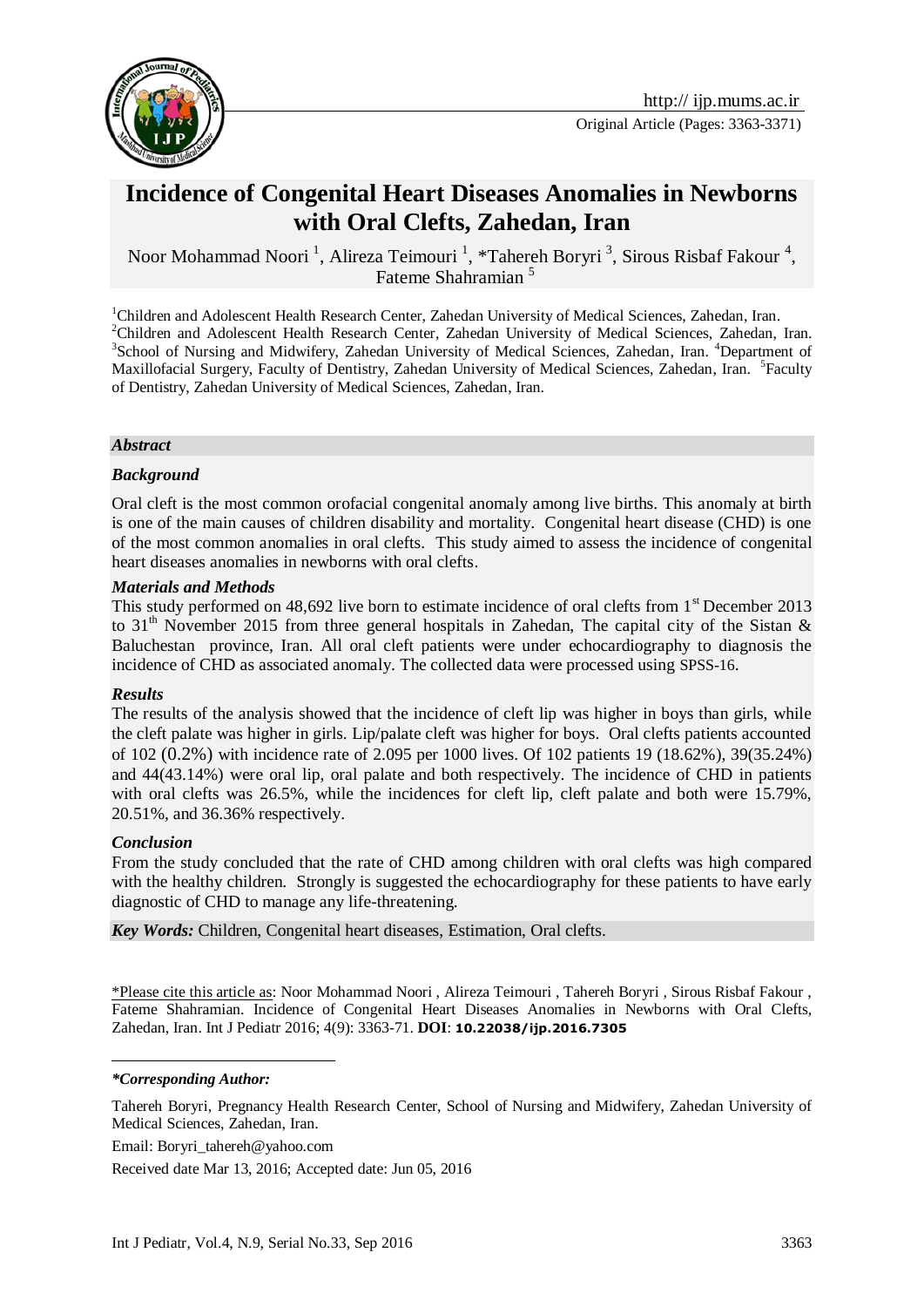#### **1- INTRODUCTION**

A cleft is a gap or split. This can be in the upper lip, the roof of the mouth (palate) or sometimes lip and palate which is the most common head and neck anomalies that is called oral cleft (1). Also, it has been introduced as an orofacial congenital anomaly among live births (2). Birth defects are the main causes of disability, morbidity and mortality in children (3). Cleft lip and Palate occur when the upper area of the central face do not quite join together properly and then is leaving a gap in the lip, palate or both (4). Oral cleft sometimes appeared with other types of anomalies such as heart defects (1). The sex ratio of the cleft lip is 2:1 while it is 1:2 for palate (5). Therefore, cleft palate is more common in girls (5). The oral cleft prevalence is 1.43/1000 live births across the world. The prevalence is the highest of 2/1000 in Asians, followed by Caucasians with 1/1000 and the lowest of 0.4/1000 for the African populations (6). The overall incidence rate of lip/palate is 0.9 in Sudan (5). Rajab reported that the prevalence of oral clefts is 1.5/1000 in in Oman (6), and for the Iranian population varies from 0.86 to 3.73/1000 at birth (7). In the Southern area of Iran this prevalence has been reported 0.80/1000 (8), while in Northern is 1.05/1000 (9). In Hamedan a city in Iran has been reported that the prevalence of oral cleft was 1.016/1000 (10). In the capital city of Iran (Tehran) this disease reported as 2.14/1000 (11) and 1.9 /1000 / in Mashhad, North East of Iran (12). The distributions of oral clefts are 25% to 35%, 25% and 50% in blip , palate and lip/palate(13-14).

In many studies considerable concentration focused on correlation between oral clefts at birth and other anomalies. Congenital heart disease (CHD) is the most common associated anomalies with oral clefts (15). But there were wide variations in the prevalence of CHDs in patients with oral clefts and importantly, it is reported as the

principal cause of death among infants with OFCs (16). The prevalence of CHD in oral cleft patients is 51% of all malformations in Pakistan, 9.5% in Brazil and 5.4% in Taiwan and 56 % in China (17). The prevalence of 8/1000 live births has been reported for CHD as leading cause of death (18). The most common form of CHD is VSD that involved 35% of CHD patients; and the considerable type of cyanotic CHD is [Tetralogy of Fallot \(TF\)](http://www.jpma.org.pk/PdfDownload/7451.pdf)  [with the prevalence of 0.26 to 0.80 in 1000](http://www.jpma.org.pk/PdfDownload/7451.pdf)  [live birth](http://www.jpma.org.pk/PdfDownload/7451.pdf) (19). A wide variation has been reported in the incidence of CHD in oral clefts patients in different countries; the prevalence of CHD in children with oral cleft anomalies is about 23 times more than general population in Pakistan, while this chance of risk is 16 times in Swedish (20). Tannent reported that the most common congenital anomaly groups at livebirth were cardiovascular system anomalies, orofacial clefts, nervous system anomalies and showed that children with these types of congenital anomalies had lower survival than general population (21). Wehby focused on the importance of the association anomalies with oral cleft in affected children and their families and reported that in the case of health care use, cost and quality of life studying this subject is very important. This importance could be exacerbated by some specific associated anomalies such and CHD anomalies (22).

Fakhim performed a study on the Northwest of Iran in this subject and resulted that the most common associated anomaly among cleft patients is CHD (23). With the consideration of the importance of obtaining accurate estimates of the frequency and other epidemiological features of oral clefts and its relation with CHD and in spite of many studies about the prevalence of the oral cleft in various regions in Iran, but low number investigations on the association of oral clefts with congenital heart defects and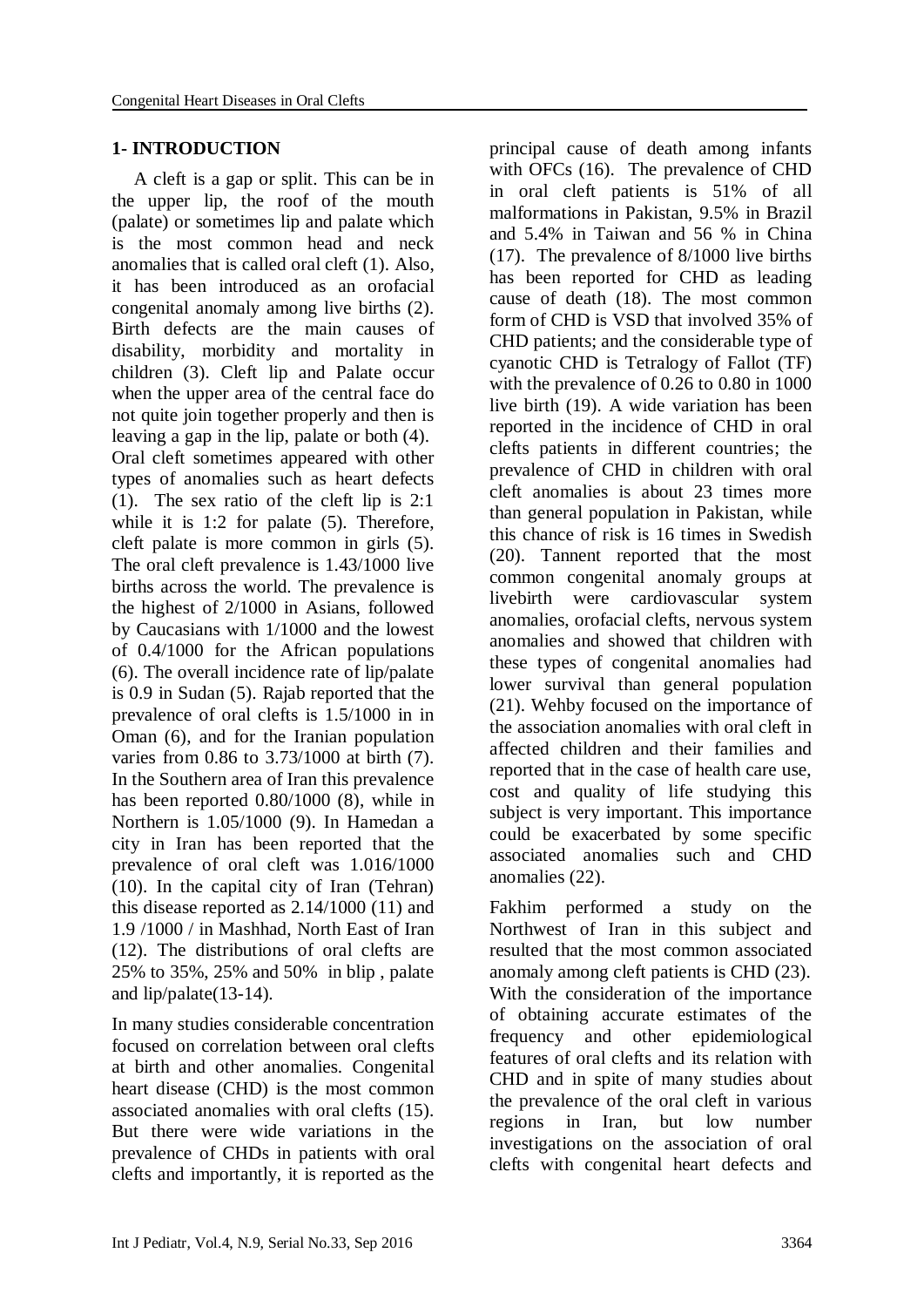because of the province of Sistan and Baluchistan is the biggest province of Iran with very low demographic and economic situations and strong religious beliefs and costumes, so that, we aimed to present this study with the objective of incidence of congenital heart diseases anomalies in newborns with oral clefts.

# **2- MATERIALS AND METHODS**

# **2-1. Study Design and Population**

 This prospective and epidemiologic based study carried out in concentration of incidence to measure exposures, confounders and outcomes. In this study target population was newborn babies with oral clefts who were born within two years period from  $1<sup>st</sup>$  December 2013 to  $31<sup>th</sup>$ November 2015. Our target population had Iranian nationality and those who had foreign nonutility excluded from the study. Another excluded criterion was having bifid uvula.

In this two years period, 48,692 babies were born in three general hospitals accordance with unpublished but, documented report of statistical and planning office, Health Deputy (HD) of Zahedan University of Medical Sciences (ZaUMS) of Zahedan, the capital of the largest province of Islamic republic of Iran, Sistan and Baluchestan.

The first step of the study was estimating the incidence of oral clefts with a classification of cleft lip, cleft palate and cleft lip/palate and the second step was estimating the incidence of CHD anomalies among patients with oral clefts.

# **2-2. Methods**

By organizing the results according to the affiliated information from the hospitals, 102 subjects were referred to the Pediatric Heart Center. All mothers with Oral cleft babies were interviewed by the pediatric cardiologist in the pediatric heart center. Family history was reviewed with some easy and basic questions such as gender, family history of clefts, birth order and finally, patients were under echocardiography studies using Manual (M) Mode and two-dimensional with Doppler irrespective of whether they are symptomatic or not for the presence of congenital heart diseases.

# **2-3. Ethical considerations**

The study was approved by Ethics Committee of Zahedan University of Medical Sciences as thesis for degree of doctor of dental surgery (DDS) numbered 6831. Written informed consent was obtained from each participant's parents.

# **2-4. Data analyses**

The collected data were processed using the statistical package for social science, version 16.0 (SPSS Inc, Chicago, IL, USA). Descriptive statistics, Chi-square test and analysis of variance were used for data analysis. P-value less than 0.05 were considered statistically significant.

# **3- RESULTS**

 The present study performed on 48,692 [23,391 girls and 25,301 boys] live births within two years and observed 102 (0.2%) babies with oral cleft and the incidence oral cleft was 2.095/1000 live births. The sex distributions live births babies with oral cleft were 53 (51.96%) and 49 (48.04%) for boys and girls respectively. The incidence of oral cleft for boys and girls had equal rate with both sexes. Of 102 patients 19 (18.62%), 39(35.24%) and 44(43.14%) had oral lip, oral palate and lip/palate respectively. The results of the analysis showed that the prevalence of cleft lip and cleft lip/palate was higher for the boys than the girls. Also, the cleft palate was higher in the girls than the boys (**Table.1**).The analysis showed 27 (26.47%) out of 102 patients had CHD, so that, the distribution was 16(59.26%), 8(26.63%) and 3(11.11%) in cleft lip/palate, cleft palate and cleft lip. Amongst the oral cleft patients, we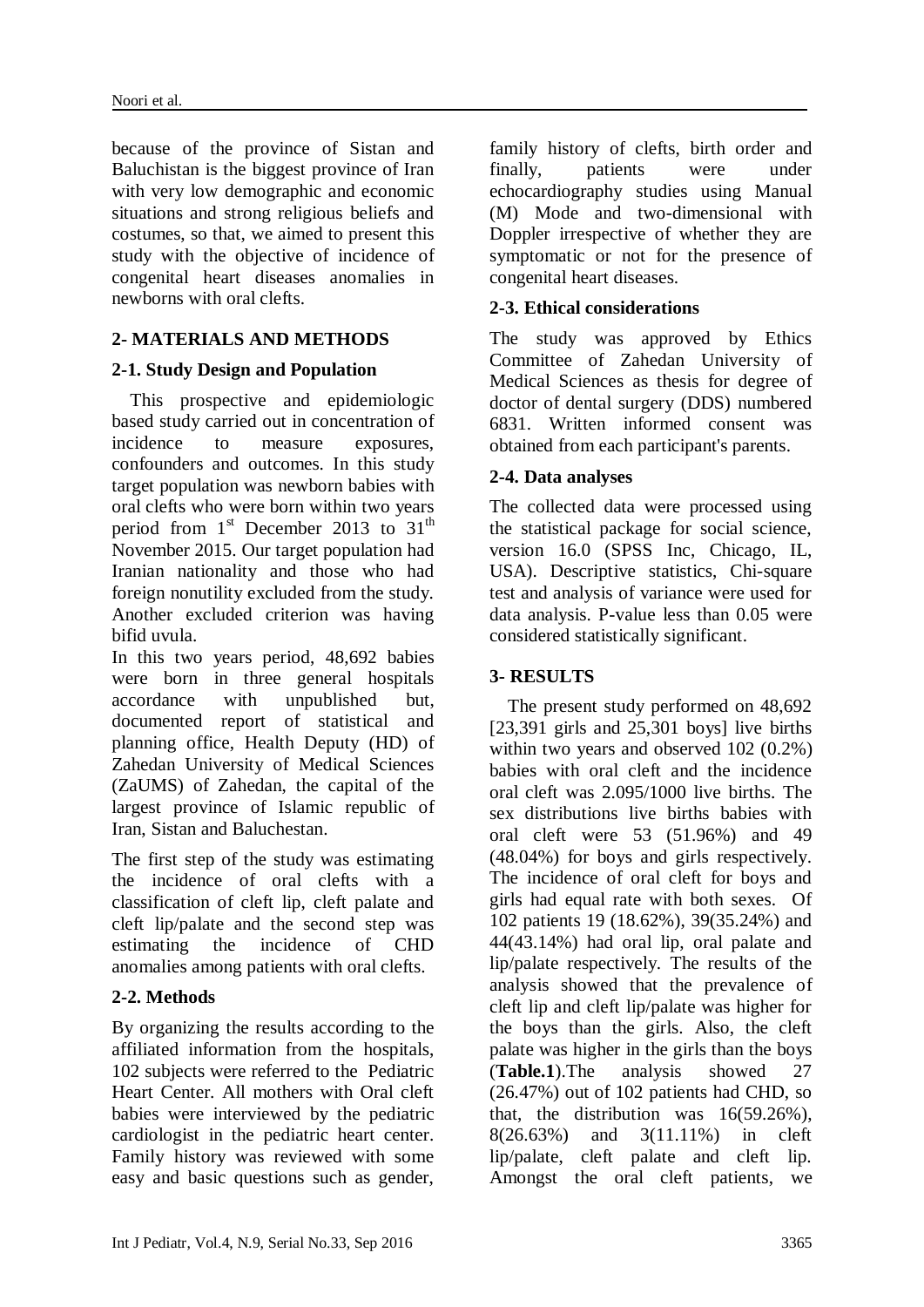observed a great range of congenital heart diseases. The prevalence of CHD in patients with cleft lip was 15.79% and in patients with cleft palate was 20.51%, and in patients with cleft lip/palate was 36.36%. This prevalence in total was 265 in 1000 live births with oral cleft (**Table.2**). Atrial septal defect observed in 8 oral cleft patients with the highest percent (29.63%) which is distributed of 12.5%, 37.5% and 50% in the cleft lip, cleft palate and cleft lip/palate respectively. In the second rank, 5 (18.52) of CHD patients involved with TF. Of five TF patients, 20%, 60% and 20% had cleft lip, cleft palate and cleft lip/palate respectively. Four patients had ventricular septal and observed all of them were

patients with cleft lip/palate only (**Table.3**). Three (11.1%) of our 27 patients had siblings cleft history, one (3.7%) in cleft lip and two (7.4%) with cleft palate and one of patients was twins. Analysis of the present study showed that parents marriage between relatives not correlated with the type of oral cleft  $(P=$ 0.985). The analysis also, showed that the factor of consanguineous marriages didn't show any correlation with the attendant of CHD in oral cleft patients (**Table.4**).The analysis of the ANOVA showed that patients with lip/palate cleft had the highest mean of birth order  $(3.25 \pm 2.02)$ in compared with cleft lip  $(2.84 \pm 1.42)$ and cleft palate  $(2.97 \pm 1.58)$ , but these difference was not significant.

|  | <b>Table-1:</b> Sex distribution of Patients with oral clefts based on type of cleft and presence of CHD |
|--|----------------------------------------------------------------------------------------------------------|
|  |                                                                                                          |

| Variables  |                | <b>Statistics</b> | Gender | Total  |     |  |
|------------|----------------|-------------------|--------|--------|-----|--|
|            | Category       |                   | Male   | Female |     |  |
| Oral Cleft | Lip            | n                 | 10     | 9      | 19  |  |
|            |                | $\%$              | 52.63  | 47.37  | 100 |  |
|            | Palate         | $\mathbf n$       | 18     | 21     | 39  |  |
|            |                | $\%$              | 46.15  | 53.85  | 100 |  |
|            | Lip And Palate | $\mathbf n$       | 25     | 19     | 44  |  |
|            |                | %                 | 56.82  | 43.18  | 100 |  |
|            | Total          | $\mathbf n$       | 53     | 49     | 102 |  |
|            |                | %                 | 51.96  | 48.04  | 100 |  |
| <b>CHD</b> | No             | n                 | 37     | 38     | 75  |  |
|            |                | $\%$              | 49.33  | 50.67  | 100 |  |
|            | Yes            | $\mathbf n$       | 16     | 11     | 27  |  |
|            |                | $\%$              | 59.26  | 40.74  | 100 |  |

| <b>Table-2:</b> The presence of CHD in oral clefts patients |  |  |
|-------------------------------------------------------------|--|--|
|-------------------------------------------------------------|--|--|

| Cleft          | <b>Statistics</b> | Without CHD | With CHD | Total |
|----------------|-------------------|-------------|----------|-------|
|                | Number            | 16          |          | 19    |
| Lip            | $\%$              | 84.21       | 15.79    | 100   |
|                | Number            | 31          | 8        | 39    |
| Palate         | $\%$              | 79.49       | 20.51    | 100   |
|                | Number            | 28          | 16       | 44    |
| Lip and palate | %                 | 63.64       | 36.36    | 100   |
|                | Number            | 75          | 27       | 102   |
| Total          | %                 | 73.53       | 26.47    | 100   |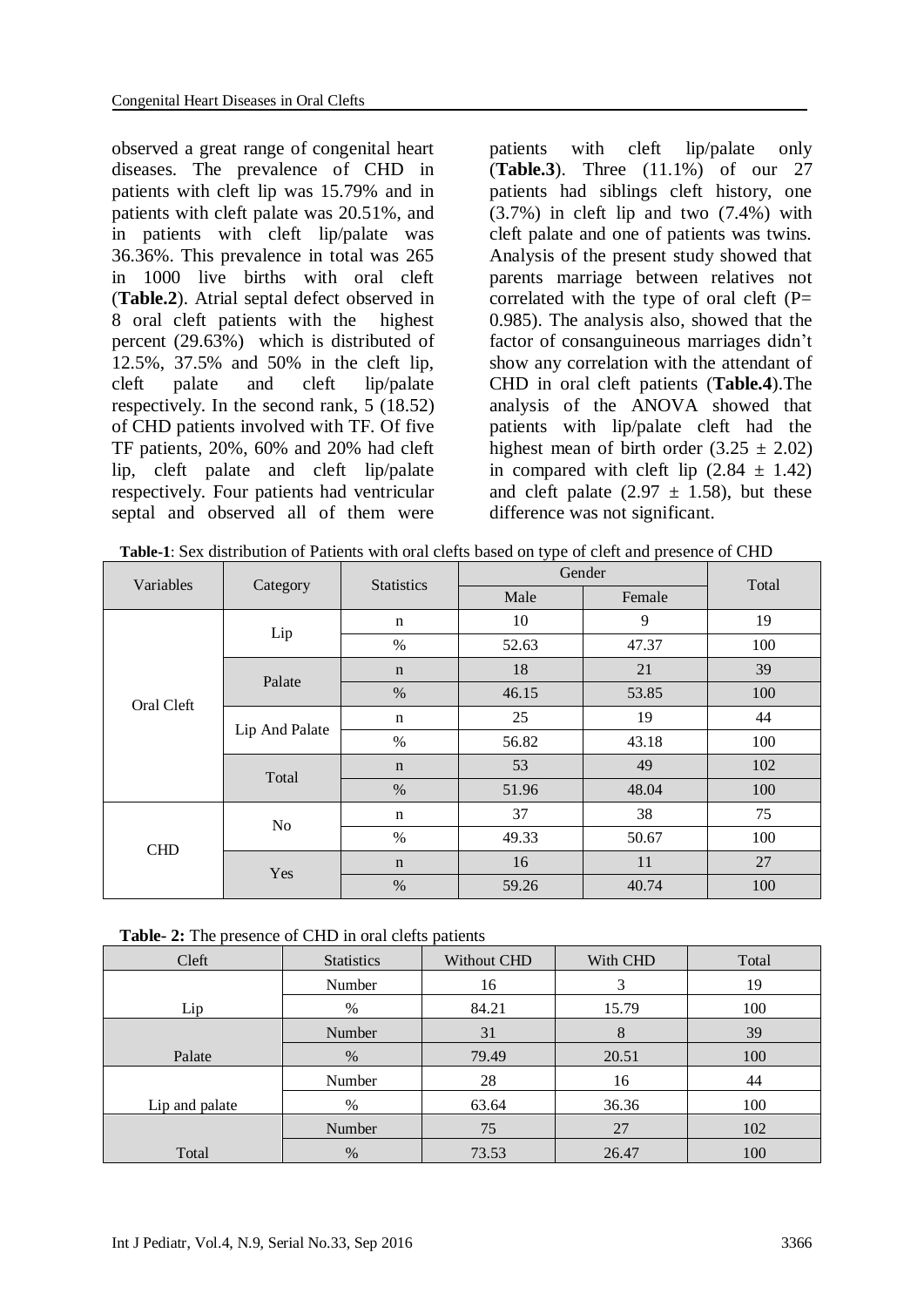|                |            | <b>rative</b> 5. High vidual background distribution of oral cities | Family oral     |                    |                | Consanguineous |
|----------------|------------|---------------------------------------------------------------------|-----------------|--------------------|----------------|----------------|
| Patients, No.  | Gender     | <b>Birth Order</b>                                                  | cleft history   | Type of Oral Cleft | <b>CHD</b>     | Marriages      |
| $\overline{2}$ | Girl       | $\overline{c}$                                                      | N <sub>o</sub>  | Lip/Palate         | <b>HLHS</b>    | No             |
| 5              | Girl       | $\overline{3}$                                                      | No              | Lip                | <b>TAIB</b>    | No             |
| 6              | Girl       | 3                                                                   | N <sub>o</sub>  | Lip/Palate         | <b>VSD</b>     | N <sub>o</sub> |
| 14             | Boy        | $\overline{\mathcal{L}}$                                            | N <sub>o</sub>  | Lip/Palate         | <b>TGA</b>     | No             |
| 17             | Girl       | $\mathbf{1}$                                                        | N <sub>o</sub>  | Lip/Palate         | <b>ASD</b>     | Yes            |
| 18             | Girl       | $\overline{2}$                                                      | N <sub>o</sub>  | Lip/Palate         | <b>ASD</b>     | Yes            |
| 19             | Girl       | $\mathbf{1}$                                                        | No              | Palate             | <b>ASD</b>     | No             |
| 23             | Girl       | $\overline{2}$                                                      | N <sub>o</sub>  | Lip/Palate         | AS, AI         | Yes            |
| 24             | Girl       | $\overline{2}$                                                      | $\overline{No}$ | Palate             | <b>TA</b>      | Yes            |
| 25             | <b>Boy</b> | 6                                                                   | N <sub>o</sub>  | Palate             | <b>ASD</b>     | Yes            |
| 26             | <b>Boy</b> | $\overline{5}$                                                      | $\overline{No}$ | Palate             | TF             | Yes            |
| 36             | Girl       | $\overline{4}$                                                      | N <sub>o</sub>  | Lip/Palate         | TF             | Yes            |
| 37             | <b>Boy</b> | 9                                                                   | No              | Lip/Palate         | ASD, VSD       | Yes            |
| 38             | <b>Boy</b> | 3                                                                   | N <sub>o</sub>  | Lip/Palate         | AVSD-PH        | Yes            |
| 41             | Girl       | $\overline{2}$                                                      | No              | Palate             | <b>ASD</b>     | Yes            |
| 42             | <b>Boy</b> | $\mathbf 1$                                                         | N <sub>o</sub>  | Lip/Palate         | <b>ASD</b>     | N <sub>o</sub> |
| 43             | Boy        | 3                                                                   | N <sub>o</sub>  | Palate             | TF             | No             |
| 45             | <b>Boy</b> | $\overline{c}$                                                      | $\overline{No}$ | Lip                | <b>ASD</b>     | Yes            |
| 50             | <b>Boy</b> | $\overline{4}$                                                      | No              | Palate             | PA-VSD         | Yes            |
| 67             | Boy        | $\overline{2}$                                                      | N <sub>o</sub>  | Lip                | TF             | N <sub>o</sub> |
| 69             | <b>Boy</b> | $\mathbf 1$                                                         | N <sub>o</sub>  | Lip/Palate         | <b>VSD</b>     | Yes            |
| 71             | <b>Boy</b> | $8\,$                                                               | No              | Lip/Palate         | <b>VSD</b>     | Yes            |
| 73             | Girl       | $\mathbf{1}$                                                        | N <sub>o</sub>  | Lip/Palate         | <b>AVSD</b>    | Yes            |
| 85             | <b>Boy</b> | $\overline{2}$                                                      | N <sub>o</sub>  | Lip/Palate         | <b>VSD</b>     | N <sub>o</sub> |
| 87             | <b>Boy</b> | 3                                                                   | Yes             | Lip/Palate         | <b>VSD-PDA</b> | Yes            |
| 94             | <b>Boy</b> | $\overline{2}$                                                      | N <sub>o</sub>  | Lip/Palate         | <b>ASD</b>     | Yes            |
| 100            | <b>Boy</b> | $\mathbf{1}$                                                        | N <sub>o</sub>  | Palate             | TF             | N <sub>o</sub> |

#### **Table 3**: Individual background distribution of oral clefts

Noori et al.

**Table-4**: Results of Chi-square test of consanguineous marriages with types of Oral clefts and presence of CHD

|                     | Category       | <b>Statistics</b> | <b>Consanguineous Marriages</b> |                |       |         |
|---------------------|----------------|-------------------|---------------------------------|----------------|-------|---------|
| Variable            |                |                   | Yes                             | N <sub>o</sub> | Total | P-value |
|                     | Lip            | n                 | 13                              | 6              | 19    |         |
|                     |                | $\%$              | 68.42                           | 31.58          | 100   |         |
|                     | Palate         | $\mathbf n$       | 27                              | 12             | 39    | 0.985   |
|                     |                | $\%$              | 69.23                           | 30.77          | 100   |         |
| Types of Oral Cleft | Lip and Palate | n                 | 31                              | 13             | 44    |         |
|                     |                | $\%$              | 70.45                           | 29.55          | 100   |         |
|                     | Total          | $\mathbf n$       | 71                              | 31             | 102   |         |
|                     |                | $\%$              | 69.61                           | 30.39          | 100   |         |
| <b>CHD</b>          | No             | n                 | 54                              | 21             | 75    |         |
|                     |                | $\%$              | 72                              | 28             | 100   | 0.261   |
|                     | Yes            | $\mathbf n$       | 17                              | 10             | 27    |         |
|                     |                | $\%$              | 62.96                           | 37.04          | 100   |         |
|                     | Total          | n                 | 71                              | 31             | 102   |         |
|                     |                | $\%$              | 69.61                           | 30.39          | 100   |         |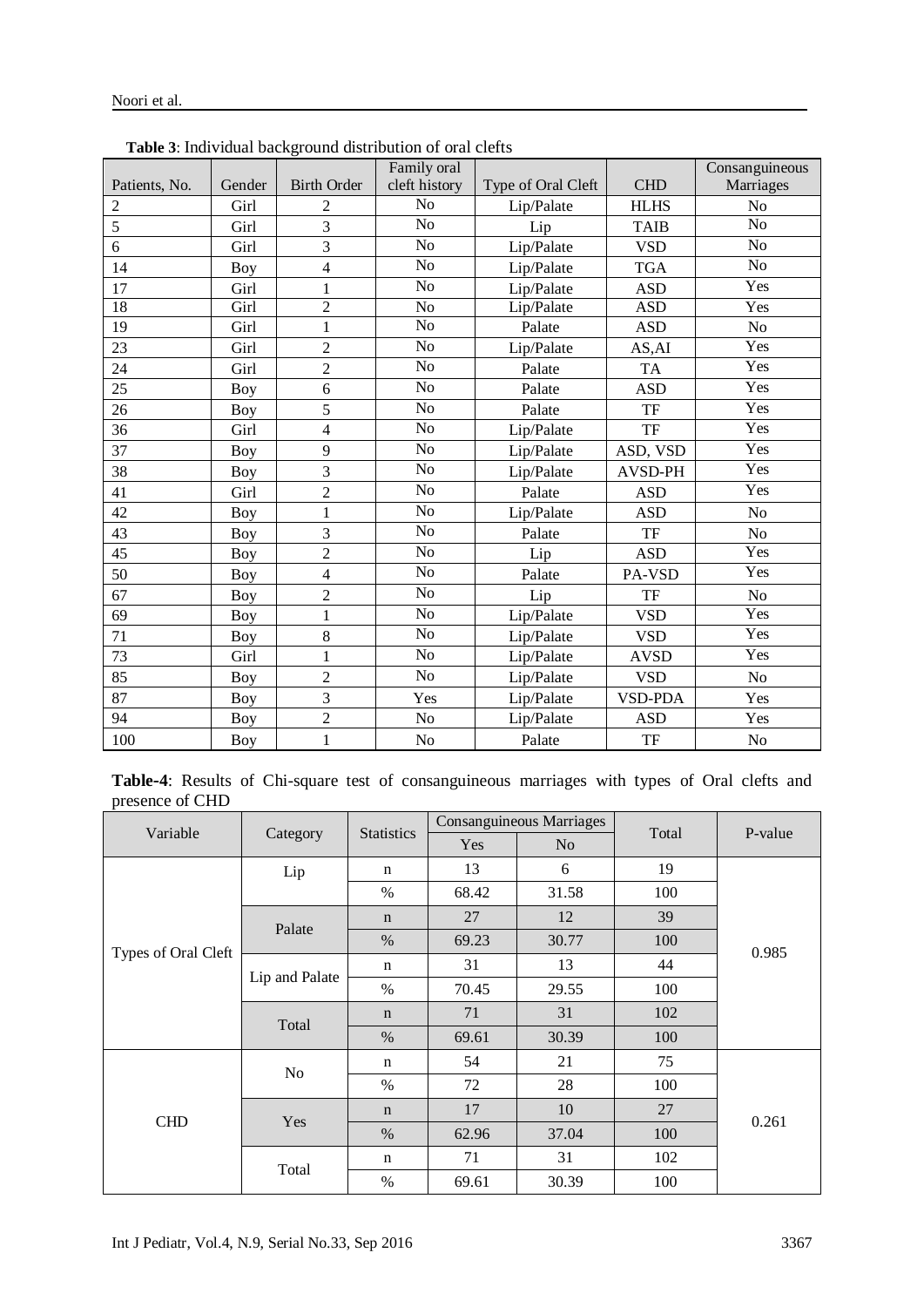#### **4- DISCUSSION**

 The referred patients with oral cleft were assessed for congenital heart diseases. Of patients with oral clefts, those who had cleft lip/palate were counted more than their counterparts. Cleft lip and cleft lip/palate were higher in the boys than the girls; cleft palate was higher in the girls than the boys. Patients with cleft lip/palate had the highest mean of birth order. Family's marriage was not correlated with the type of oral cleft. The prevalence of CHD in patients with cleft lip was lower than two other oral clefts. Amongst the oral cleft patients, observed a great range of congenital heart diseases. Atrial septal defect observed in 8 (7.84%) oral cleft patients with the highest percent. Three of our patients (11.1%) had sibling cleft history. Some investigators have reported different incidence rates of oral cleft from region to region (24) with different causes (25). Borno observed that the incidence of Cleft lip, with or without cleft palate had variably been 0.3 and 2.19/1000 live births in the Middle East; while our study received to the conclusion of 2.095 per 1000 live birth that was placed in the reported range by Borno (26.)

Oral cleft incidence for the Iranian population varies from 0.86 to 3.73/1000 births (27), while Conway reported that the incidence of oral cleft was 1.43 for over the world, Also, for the Asian population reported was 2 and 0.4 in 1000 live birth for the African population (6). The reported incidence of oral cleft for the various regions in Iran showed that this incidence was 1.03 in Shiraz, 1.9 in Masshad (14), 2.14 in Tehran (13), 0.97 in Gorgan with three different incidence for Sistani (1.47), Fars (0.86) and Turkmean (0.88) ethics (11), 0.86 in Yazd (28), 1.016 in Hamedan (12) and 0.557 in Rasht, 0.352 in Arak, 0.503 in Sanandaj and 0.559 in Tabriz per 1000 live birth (9). Accordance with the incidence resulted of the present study the incidence of oral cleft

in Zahedan was much higher than the major cities such as Gorgan, Shiraz, Mashhad and was lower that the incidence reported in Tehran. In Gorgan city the reported incidence of oral cleft for the Sistani ethnics was higher than two other ethnics. The majority of people who live in Zahedan are Baluch and Sistani ethnics. Our results was similar with the Gorgan results for specific ethnic of Sistani that showed this ethnic is more at risk of oral clefts. In comparison of different studies evaluated that the prevalence of anomalies associated with oral clefts is difficult for a variety of reasons. Some of studies have been conducted based on the hospital data and some on data from the birth certificates. The present study was hospital based and the incidence rate of oral clefts reported cannot be generalized to the entire population. The incidence of CHD anomalies in oral clefts patients was 46.6% in Jordan (29), 36% in Turkey (30) and 20% in the Northern Nigeria (31) and 12.8% in Korea (32), 16. 7% in Hangarian (1), and 10 % in Colorado of USA (33). The prevalence of CHD anomalies in oral clefts patients was 26.5% (27 of 102) in this study, which was lower than Jordan and Turkey, higher than Nigeria, Korea, Hangarian and Colorado in USA.

Shafi from Pakistan performed a study and reported that of 123 patients with oral clefts 35 (29%) were associated with various malformations. The most common was CHD, which accounted for 51% of all associated malformations. Therefore 18% of 123 patients were associated with CHD (24) which was lower than our result. In Harry study the overall prevalence of CHD in oral cleft patients was 10% (33/329) compared with our prevalence of 26.5% (27/102) was very low. The prevalence of CHD malformation was 4% (4/102) in cleft lip, 15% (17/115) in cleft palate, and 11% (12/112) in cleft lip/palate; while in our results were 15.75% (3/19) for cleft lip, 20.51%(8/39) for cleft palate and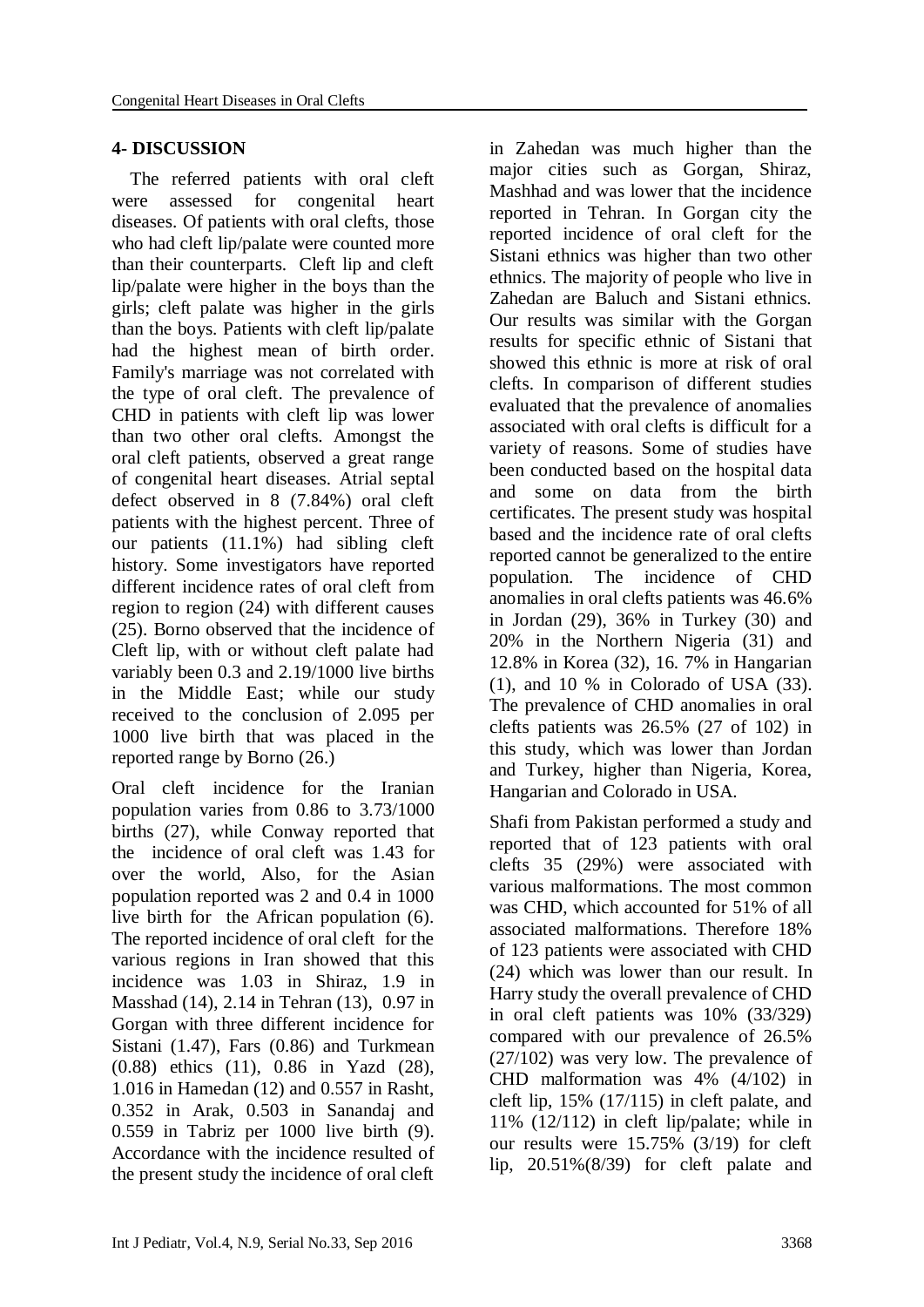36.36%(16/44) for cleft lip/palate respectively (33). Sun reported that among all associated malformations with oral clefts, CHD was the most common one with 45.0% of all malformations. The incidence of CHD in cleft palate (20%) was higher than that in cleft lip (3.1%) and cleft lip/palate (16.3%). In compare with our results, the CHD prevalence in cleft lip and cleft lip/palate patients were much lower than our results and the incidence of cleft palate was approximately equal.

Sun also, observed that atrial septal defect (ASD) was the most common heart defects, which accounted for 39.7% of all associated heart malformations in which was similar to our results. Common defects such as ventricular septal defect (VSD) 31.8%, patent ductus arteriosus (PDA), 11.5% and pulmonary valve stenosis (PS) 7.8% were popular (20). In this regards we resulted dissimilar with Sun findings. We received to the conclusion that from all CHD malformations 29.63% (8 of 27) had ASD with the distribution of 1, 3, 4 patients in cleft lip, cleft palate and cleft lip/palate respectively. The percent of TOF was 18.52% (5 of 27) with 1, 3 and 1 in cleft lip, cleft palate and cleft lip/palate respectively. Observed that from all CHD malformations 14.81%( 4/27) were VSD with the distribution of 0,0 and 4 patients in cleft lip, cleft palate and cleft lip/palate respectively and for AVSD the trend was 7.41%(2/27) that 2 patients had cleft lip/palate. Eight patients with CHD anomalies had AS & AI, ASD & VSD, HLHS, PA & VSD, Tricuspid atresia 1b, TGA, Truncus arteriosus, and in VSD & PDA one patient. Yang reported that the incidence of CHD was about 0.82% in general population in which was 24 times more in Cleft Palate (20%) , 20 times more in Cleft Lip / Palate (16.4%), 4 times (3.1%) in Cleft Lip and 16 times more in oral clefts(13.6%) (31). with regards to our results clearly could be observed that all these incidence rate are lower that our incidences.

### **4-1. Limitations of the study**

Because we do not have the services of a [clinical dysmorphology geneticist,](http://scholar.google.com/scholar?q=a+clinical+dysmorphology+geneticist&hl=en&as_sdt=0&as_vis=1&oi=scholart&sa=X&ved=0ahUKEwj_w9SiwcXOAhVF1RoKHf9GDuMQgQMIGjAA) therefore some children with syndromes may not be diagnosed was a limitation of the study.

### **5. CONCLUSION**

In conclusion, this studies provided that high relatively rate of CHD among children with oral clefts and justified the need for echocardiography for these categories of children to diagnosis CHD early in life so as to manage any lifethreatening CHD appropriately. We recommend that it would be appropriated for all oral cleft patients to receive a routine examination for associated anomalies by a pediatrician especially heart anomalies. With using of echocardiography, the early diagnosis and treatment of this anomaly is possible.

# **6- ABBREVIATION**

Hypoplastic left heart syndrome (HLHS), Tricuspid atresia 1b (TAIB), Ventricular septal defect (VSD), Transposition of great arteries (TGA), Atrial septal defect (ASD), Aortic Stenosis and Aortic Insufficiency (AS,AI), Truncus arteriosus (TA), Tetralogy of Fallot (TF), Atrioventricular septal defect (AVSD), Pulmonary hypertension(PH), Pulmonary atresia with ventricular septal defect (PA-VSD), Patent ductus arteriosus ( PDA).

#### **7- CONFLICT OF INTEREST:** None.

# **8- ACKNOWLEDGMENTS**

The Authors would like to thank all parents for warm and responsible participation to this study. We would also,like to show our gratitude to all staffs of general hospitals for referring oral clefts babies to the heart center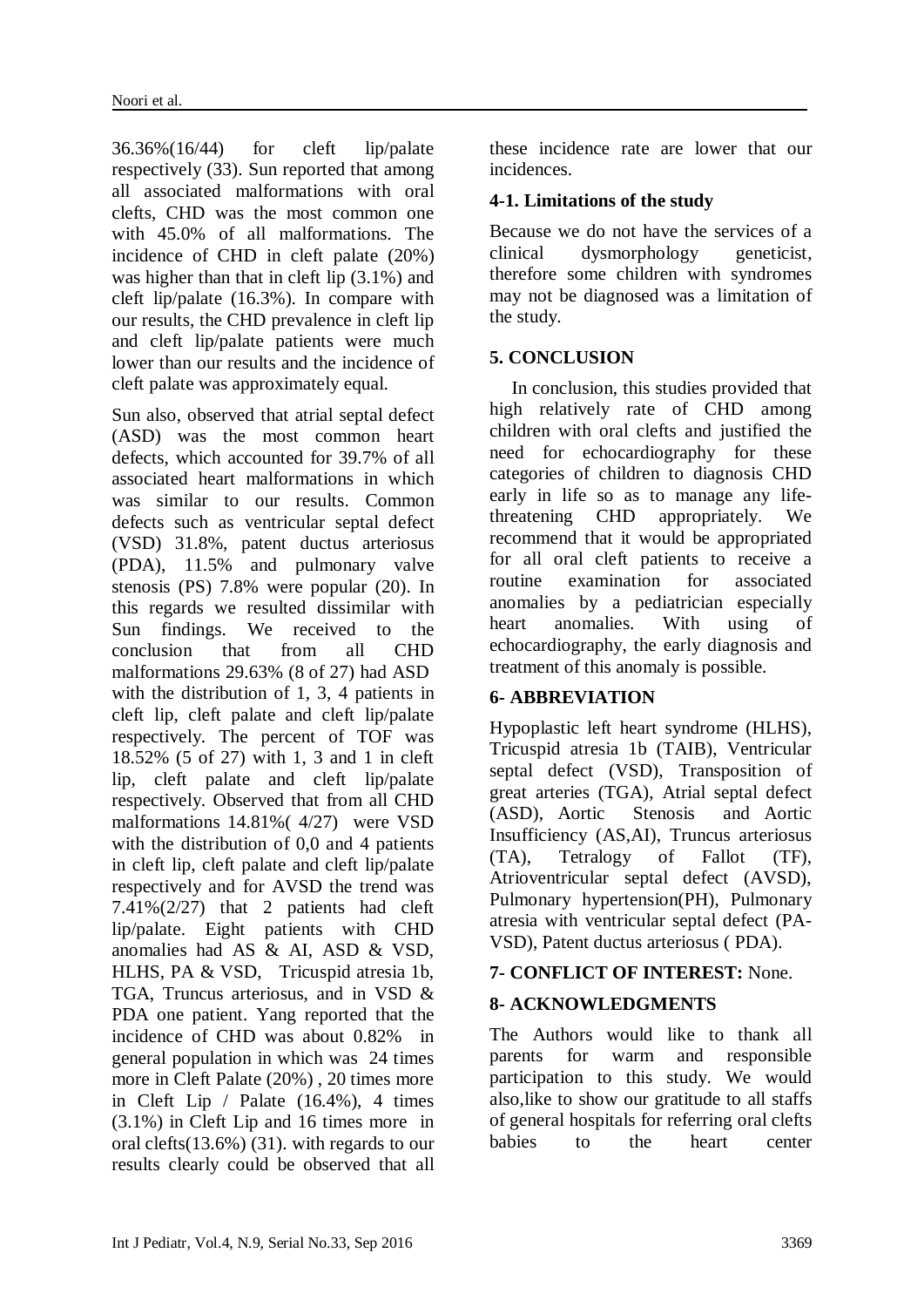#### **9- REFERENCES**

**1.** Sárközi A, Wyszynski DF, Czeizel AE. Oral clefts with associated anomalies: findings in the Hungarian Congenital Abnormality Registry. BMC Oral Health 2005; 5(1):4.

**2.** Abramowicz S, Cooper ME, Bardi K, Weyant RJ, Marazita ML. Demographic and prenatal factors of patients with cleft lip and cleft palate: Apilot study. J Am Dent Assoc 2003; 134(10):1371-6.

**3.** Thong MK, Ho JJ, Khatijah NN. A population-based study of birth defects in Malaysia. Ann Hum Biol 2005; 32:180–87.

**4.** Dixon MJ, Marazita ML, Beaty TH, Murray JC. Cleft lip and palate: understanding genetic and environmental influences. Nature Reviews Genetics 2011; 12(3):167-78.

**5.** Suleiman AM, Hamzah ST, Abusalab MA, Samaan KT. Prevalence of cleft lip and palate in a hospital-based population in the Sudan. Int J Paediatr Dent. 2005; 15:185–89.

**6.** Rajab A, Thomas C. Oral clefts in the Sultanate of Oman. Eur J PlastSurg 2001; 24:230–33.

**7.** Jalilevand N, Jalaie S. Prevalence of cleft lip and palate among four provinces in the West and North-West of Iran. Journal of research in medical sciences: the official journal of Isfahan University of Medical Sciences 2015; 20(6):548.

**8.** Rajabian MH, Aghaei S. Cleft lip and palate in southwestern Iran: anepidemiologic study of live births. Ann Saudi Med 2005; 25(5):385-8.

**9.** Golalipour MJ, Mirfazeli A, Behnampour N. Birth prevalence of oral clefting in northern Iran. Cleft Palate Craniofac J 2007; 44:378–80.

**10.** Zandi M, Heidari A. An epidemiologic study of Orofacial Clefts in Hamedan city, Iran: A 15- year study. Cleft Palate Craniofac J 2011; 48(4):483-9.

**11.** Jamilian A, Nayeri F, Babayan A. Incidence of cleft lip and palate in Tehran. J Indian Soc Pedod Prev Dent 2007; 25(4):174- 6.

**12.** Kianifar H, Hasanzadeh N, Jahanbin A, Ezzati A, Kianifar H. Cleft lip and palate: a 30-year epidemiologic study in north-east of Iran. Iranian journal of otorhinolaryngology 2015; 27(78):35.

**13.** Tanaka SA, Mahabir RC, Jupiter DC, Menezes JM. Updating the epidemiology of cleft lip with or without cleft palate. Plast Reconstr Surg 2012; 129(3)**:**511e-8.

**14.** Conway JC, Taub PJ, Kling R, Oberoi K, Doucette J, Jabs EW. Ten-year experience of more than 35,000 orofacial clefts in Africa. BMC pediatrics 2015; 15(1):1.

**15.** Rittler M, Cosentino V, López Camelo JS, Murray JC, Wehby G, Castilla EE. Associated anomalies among infants with oral clefts at birth and during a 1‐ year follow‐ up. American journal of medical genetics Part A 2011; 155(7):1588-96.

**16.** Panamonta V, Pradubwong S, Panamonta M, Chowchuen B. Prevalence of Congenital Heart Diseases in Patients with Orofacial Clefts: A Systematic Review. Journal of the Medical Association of Thailand= Chotmaihet thangphaet 2015; 98: S22.

**17.** Prathanee S, Tontrisirin C, Panamontha M. Cardiac Surgery in Cleft Lip and Cleft Palate Children: Srinagarind Hospital Experience. Journal of the Medical Association of Thailand= Chotmaihet thangphaet 2015;98: S115-9.

**18.** Noori NM, Mehralizadeh S, Khaje A. Assessment of right ventricular function in children with congenital heart disease. Doppler tissue imaging. Saudi Med J 2008; 29: 116872.

**19.** Noori NM, Mahjoubifard M, Alavi SM, Teimouri A. Echocardiographic findings before and after surgical repair of Tetralogy of Fallot. JPMA. The Journal of the Pakistan Medical Association 2015; 65(9):921-7.

**20.** Sun T, Tian H, Wang C, Yin P, Zhu Y, Chen X, Tang Z. A survey of congenital heart disease and other organic malformations associated with different types of orofacial clefts in Eastern China. PloS one 2013; 8(1):e54726.

**21.** Tennant PW, Pearce MS, Bythell M, Rankin J. 20-year survival of children born